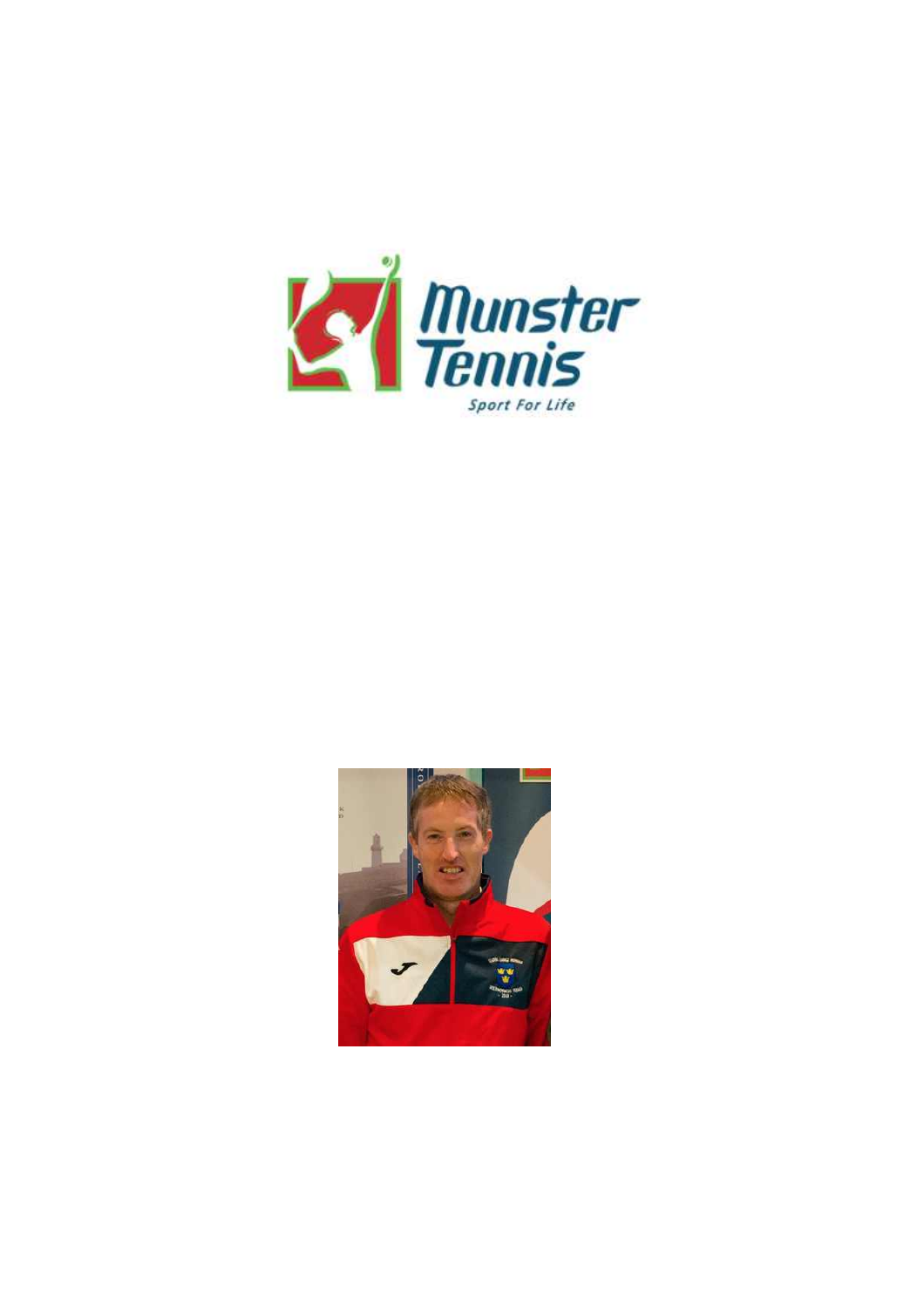## **Dia daoibh a chairde.**

As the president of Munster Tennis I would like to thank all the Clubs of Munster for their continued support throughout what was a very difficult year for everyone in Tennis.

I would like to thank our Munster Tennis staff, Tennis Ireland staff, my fellow Branch Council Officers and all the Branch council members for their efforts during the year again in what was a stressful environment much of the time. I would like to thank my fellow Munster Tennis Representative Tennis Ireland Board Director Clifford Carroll and our two Alternates Eddie Ronayne & Áine Dunne who again had to operate in challenging times. I would also like to thank the previous Tennis Ireland President Shane Cook who was in office in 2021 for his work in supporting the entire organisation throughout the year. I would also like to thank our previous CEO Richard Fahy who contributed significantly to tennis in his time with Tennis Ireland. Lastly I would like to thanks all our volunteers who contribute in so many ways to our sport be it on Subcommittees or helping run events.

I was honoured to have the opportunity to attend many of the finals of several of the Munster Competitions in 2021. They were very good days.

Well done to all the players  $\&$  teams who competed during the year, there was some great tennis. There were great examples on show of the quality of the Tennis in Munster and the sportsmanship of the players and of the popularity of the Munster League Team Competitions in particular.

A huge effort went in over the last year by Munster Branch to run events if possible. It wasn't easy but it was worth the effort to support our sport, clubs and players. We ran 4 national events in the second half of the year.

The idea is to provide as many options as we can to both clubs and players to allow as many teams and players to compete. We were delighted to see teams entered from some of the newly affiliated clubs. There was a strong entry overall in both the Summer Cups and the Winter Leagues. We took the decision to reform both competitions where we moved from 12 to 18 Sections in the Summer Cup and we also radically changed the format of the Winter League to break it into two phases run over a more compact period of time. Again we added in more sections bringing it up to 18 Competitions over 6 rating (Grading) levels. This resulted in the number of entries for the Winter League increasing from approximately 220 Teams in 2019 to 350 Teams in Winter 2021/2022. This means that the Munster Tennis Winter League is the largest Tennis League in Europe.

For many years Munster Tennis has run a regional league in the Cork region. I am pleased to announce that we are going to expand this to both the North West region and the South East region and details and entries for these events will go live in the morning.

We hope to have an announcement of other Munster Tennis Tournaments / initiatives too in the near future.

We also hope to move the next Munster Winter League over to using the WTN (World Tennis Number) in the autumn. This will allow for a much better system to track people's performance and will allow people to move up and down grades depending on their performance. There is too much on this topic to go into here but there is good information provided by Tennis Ireland online and also by the ITF. [https://www.worldtennisnumber.com](https://www.worldtennisnumber.com/) 

We have had a great success with the Munster Schools Cups this spring, which are currently ongoing with 100 Teams despite some uncertainty early in the year due to the Covid Pandemic and we will endeavor to grow these competitions further into the future.

Furthermore we also intend to directly run more Junior Competitions such as Tour 100 or Tour 250 events and to help clubs to host them and to expand the opportunities for more juniors throughout the year. If there is a gap we will try to fill it. Expressions of interest for positions of Tournament Directors for these events are currently live.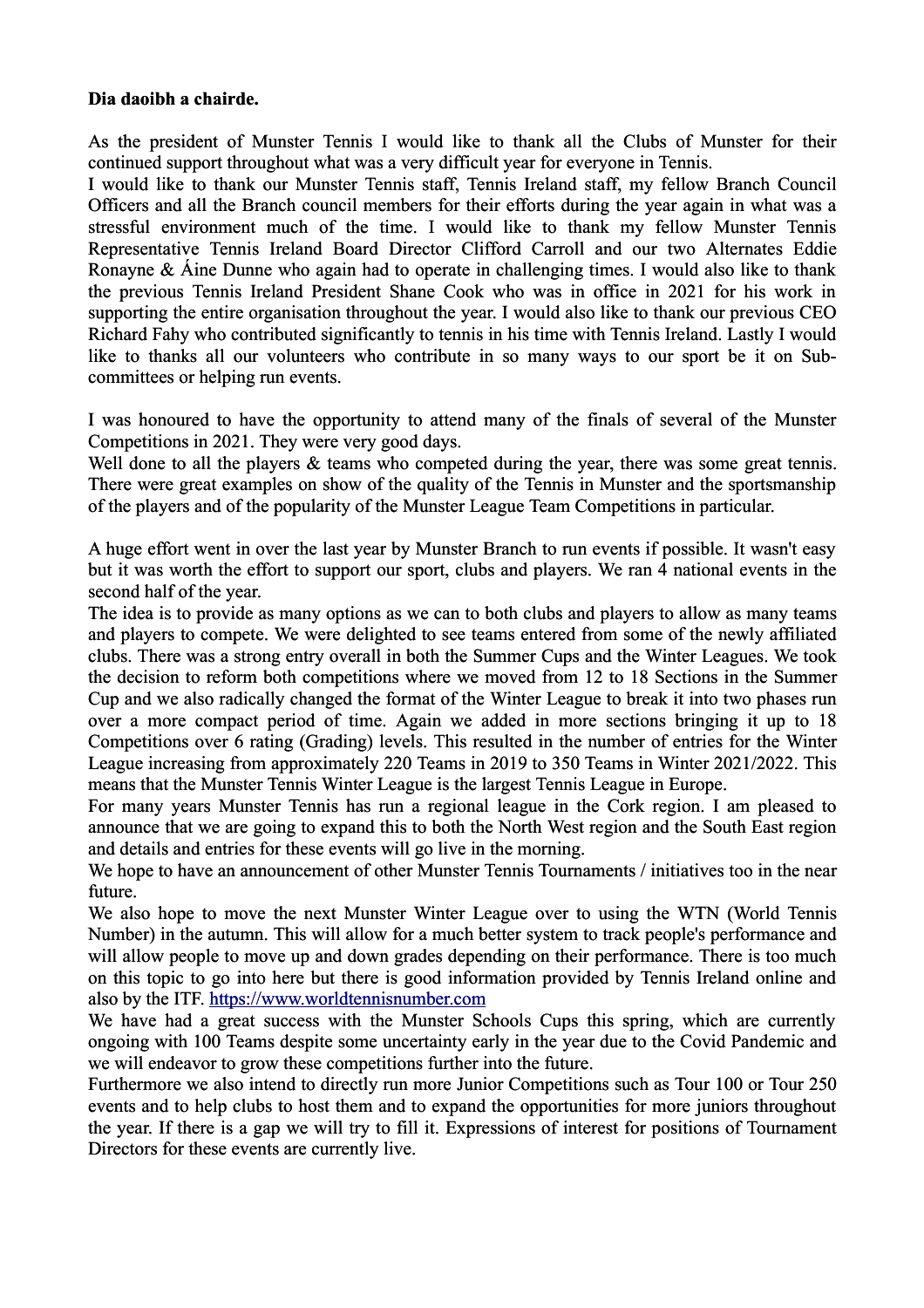The Munster Commercial Tennis Camps at Fota Island Resort commenced at the beginning of July last year, once things were opening up, and they went well. The focus is on fun and recreation but still with great instruction by Munster Tennis Coach Paul Fitzgerarld and assistants. The Camps have been coordinated by our Commercial Manager Kevin Mullen and supported by our Administrator Triona Buckley.

The courts at Fota are very busy with both Tennis Hub Members and Fota Hotel guests booking courts from early to late. It is very important to our partners at Fota Island Resort to see all this activity and have the tennis activities organised and directed in a professional manner for their patrons.

Soon Tennis Ireland will be launching some very important initiatives and one of them is Clubspark. This should be a game changer particularly for smaller clubs. This is where Tennis Ireland will use the leverage of a large number of our clubs to attain a very competitive deal to help clubs promote and administer themselves with things like a website and booking systems included as standard. I have only touched on this subject here but expect to hear of significant further announcements in the coming months. We will be reaching out again to the smaller clubs in particular in relation to this. We already had a webinar with clubs interested in affiliating.

Munster Tennis continues to foster cooperation within the tennis world and also new relationships and we are making a big push to get the remaining clubs that are not affiliated to affiliate. To emphasise: *The most important consideration is that working together as a team we are stronger. It is important that all Tennis Clubs in Munster affiliate and contribute in their own small way to supporting our sport. Furthermore the more Clubs we represent the more supports we can get for those clubs – either ourselves and Tennis Ireland or through Government Agencies.*

To this end we will be making further contact with many more clubs over the summer.

The Tennis Ireland Development Team have been hard at work over the past few months. This team includes our Development officer Liz Clifford. They have been working on many important initiatives including a new Schools link program which links Clubs with Schools. It is an area that we as a tennis community don't have a strong record on with the exception of a few schools over the years. The Munster Branch Council have unanimously supported this programme. If anyone has an interest in this area please contact Liz.

In terms of Junior tennis and player development we have had much discussion over the year and we have decided to make some radical changes that we feel will make all the difference over the coming years.

The focus of the Branch has to be on development of the Game from the ground up and getting the numbers of juniors up in all areas. This will then feed into the Performance area in time.

We have to have more events and competitions for juniors of all abilities. We need more focus on Doubles / Mixed and also on social tennis for Teenagers.

From a structural point of view we have refocussed the existing Junior sub-committee away from performance and more towards tournaments. It is renamed the "Junior Development Committee (Activities). Separate to this we are creating a new sub-Committee that will be called the Player Development Committee, which will include at least one coach from each of the 3 regions of Munster. Coaches have not always been valued enough or been part of the decision making in our organisation and the new group will help address that fact. Both of these groups will be full Sub-Committees in Munster Tennis and will report to the Branch Council

These groupings will work in tandem our Performance Development Officer Cian Blake who leads the Emerging Talent Programme in the Province. He also leads Provincial Performance Structural